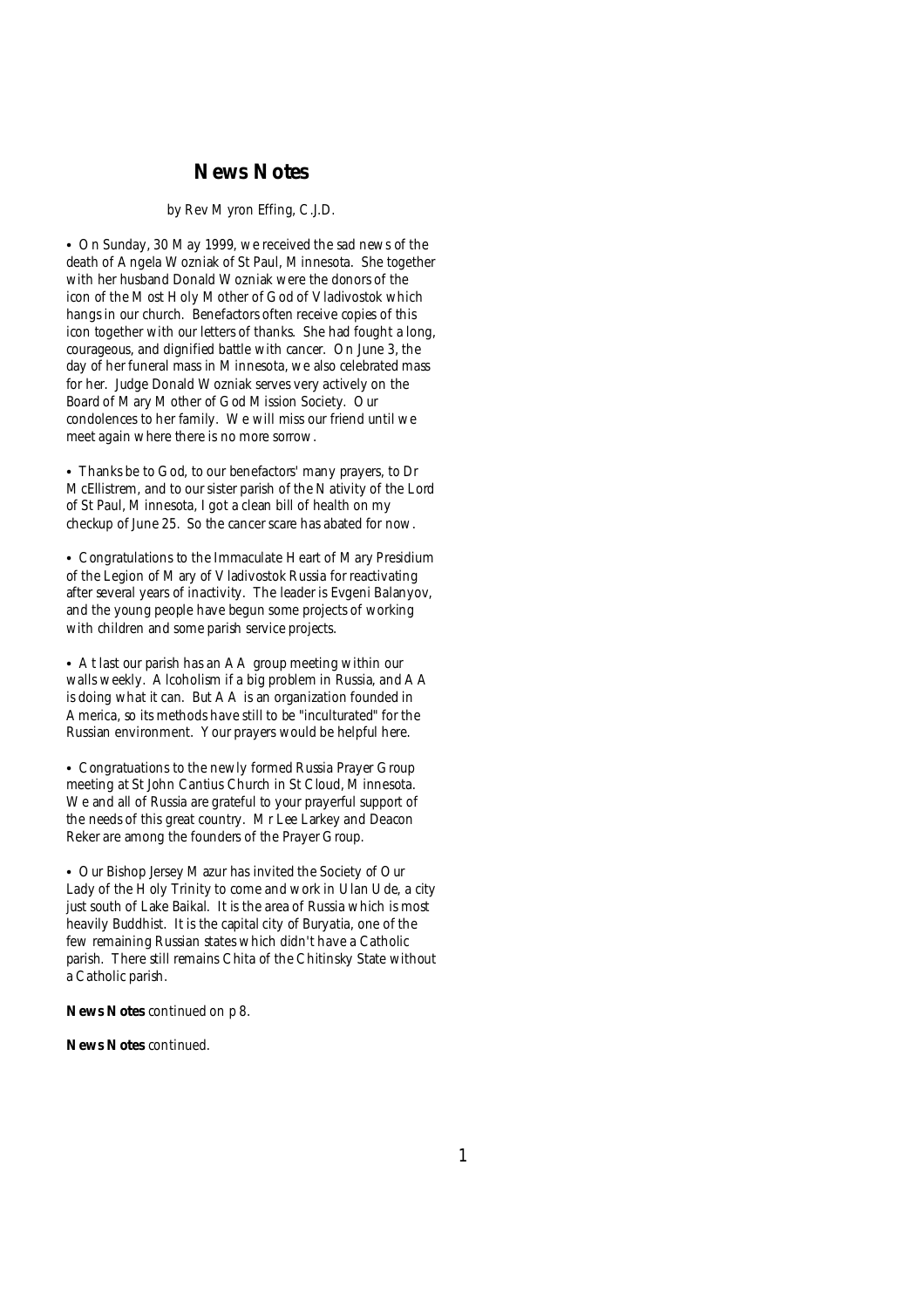## **How to Communicate with Us**

**FAX:** 011-7-4232-26-96-16 **E-mail:** [myron@catholic.marine.su](mailto:myron@catholic.marine.su) [daniel@eastnet.febras.ru](mailto:daniel@eastnet.febras.ru) [CARITAS@catholic.marine.su](mailto:CARITAS@catholic.marine.su) **Phone:** 011-7-4232-26-96-14 **World Wide Web:**  <http://www.pond.net/~jeffclang/mostholy/index.htm>

**Money** cannot legally be sent by mail to Russia. Donations of money should be sent to: Vladivostok Mission 225 Cordova Street Anchorage AK 99501 USA Your donations are tax-deductible. You will receive the required receipt for IRS tax purposes by return mail.

**Letters** without donations can be sent to: Most Holy Mother of God Catholic Parish Volodarskovo 22 690001 Vladivostok RUSSIA

Please do **not** mail **packages** directly to Russia, since every package mailed to Russia costs us \$50. If you have items that you think we can use, please contact us by electronic mail or fax giving a complete list of items. If we accept your offer you will need official inventory information from:

> Mrs Joan O'Rourke P.O. Box 266 Hanford CA 93232 FAX (650)871-2856 Phone (559)582-4112

Issue Number Twenty Eight July 1, 1999

Vladivostok Mission 225 Cordova Street Anchorage AK 99501

Sister Susan Wal Missionary Sisters of St Peter Claver 265 Century Ave St Paul MN 55125-1155

651 738-9704

Vladivostok Mission Nativity of our Lord Parish 324 Prior Ave South St Paul MN 55105-1617

Address Service Requested

Vladivostok Mission Nativity of our Lord Parish 324 Prior Ave South St Paul MN 55105-1617

Address Service Requested

Virginia E. Murphy 1906 Princeton St Paul MN 55105-1523

> **Remember AVladivostok Mission@ in your will.**

# **Remember "Vladivostok Mission" in your will.**

 $-1 - 2 - 3 - 4 - 5 - 6 - 7 - 8 - 9 - 10 - 1$ 

 $-11 - 12 - 13 - 14 - 15 - 16$ 

Dear Sister Susan,

Please send the photos, when you are done to:

Thanks. God bless you. --Fr Myron

Mr Jeff Lang 2095 Morning View Dr Eugene OR 97405-1633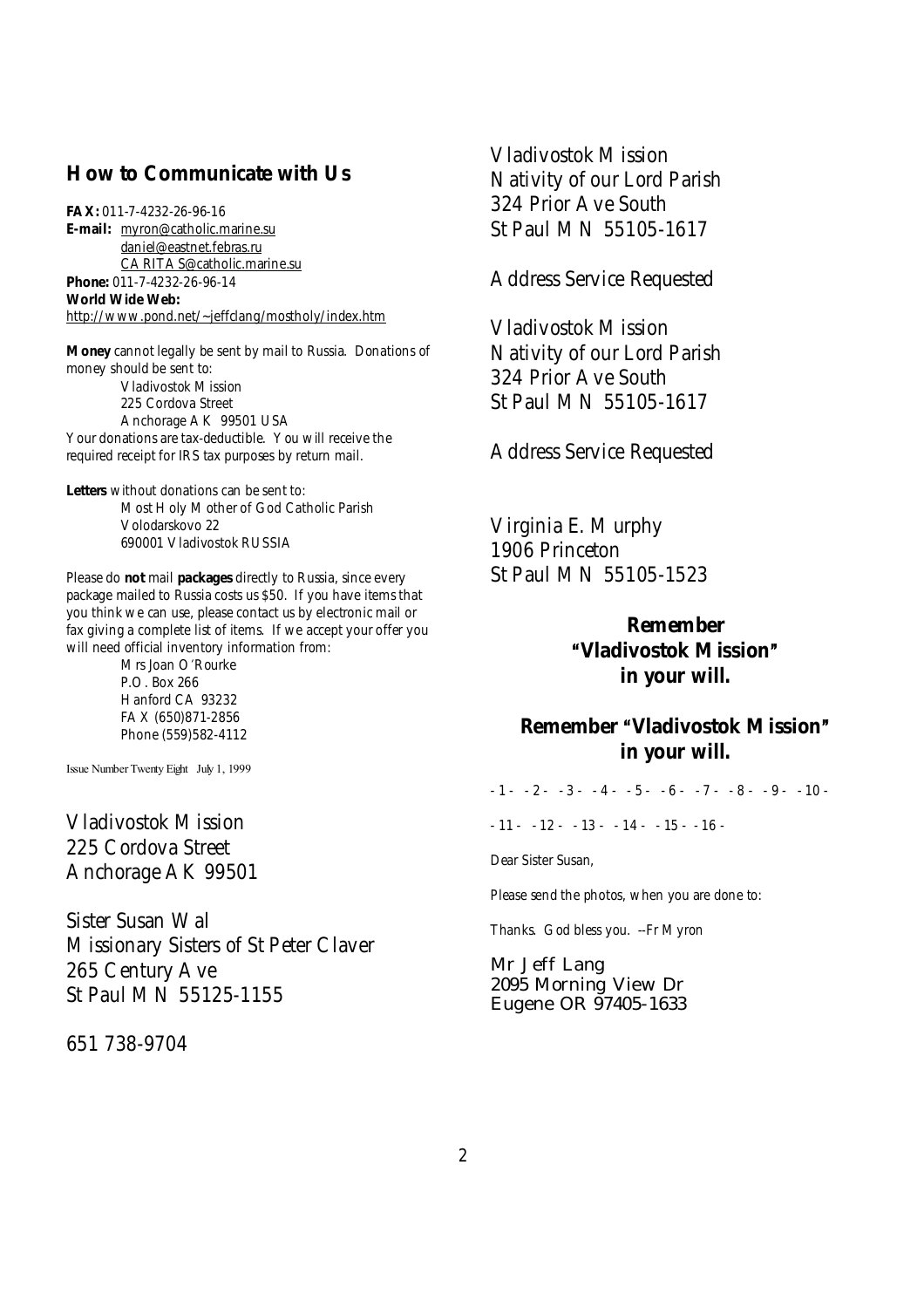## **The 70-Year Road to the Church**

The memoirs of Antonina Sulimova

#### *tr by Olga Berdnikova*

 I was born in 1913 in Seleznyevka village, Kiev region, the Ukraine. We were the only polish family in the nearest villages. My father's name was Philip Sakevitch. Father's parents were living in this village since olden times. The Sakevitch family wasn't so large. They had two children--a son (my father) and a daughter. Their mother died when they were children.

 After the sister married my father, he and our grandfather had to go away in search of a living to the nearest sugar factory. Besides producing sugar the head of the factory also bred bullocks. Therefore my father and grandfather applied for jobs as farmworkers. They worked with diligence. The yokes that were used to carry buckets with fodder left deep scars on theirs shoulders.

 On their earnings they managed to buy a plot at the edge of village where earlier people had mined clay and baked bricks. My father and grandfather were occupied with the cultivation of this plot. They filled up holes with earth and covered the plot with black earth. Little by little the plot was improved.

 In 1907 father got married to Rozalia Grankovskaya, a pretty polish girl who was born in 1889 and lived in Kamenets-Podolsk. He had been raised in a small family always dreamed of having a big and friendly family. My mother loved children too. And God gave them eight children, all of them daughters.

 At childhood we were trained to work because there were only two men in our family. Growing up we didn't have a time to play with another children but nonetheless we always felt our parents' love and care. Our family was a true christian family. We kept all christian traditions and feasts. Our mother told us about God and taught us to pray. The only Catholic Church was situated in Skvira (a regional center at that time). We went there for mass on Easter and Christmas. When our relatives visited us we felt that a festive spirit reigned in our house. The citizens of our village didn't share our faith. Their negative treatment of our religion increased when Catholic Church was closed in 1928. Because we were catholics some of our neighbors denounced us tacitly and others despised us openly.

 Our parents respected national traditions. Therefore we went to a school for polish children that was the only one school in our region. I had to study at this school during the time of social breakdown and at the time of my family's finance difficulties. Four years I lived far from my family and I had only a plate of soup for a dinner. On weekends I had to go home on foot and then come back to school (about 5 miles). Then the school for polish children was closed, and so I had to go to a school for ukranian children. To follow the school program in the Ukrainian language I had to study very hard. But I liked to study and I did it very well.

The New Economical Policy of the Soviet government favored the development of the economy. A lot of families rose from ashes. People bred bloodstock and to increase the crop capacity they used high-yielding seeds. Though we hadn't the means our father bought a cock of rare breed. Our yard and new garden looked much better.

But there was no time for our family to rise from ashes because the horror of repression and the dispossession of kulaks (landowners) was coming to our country. Our family was ranked with the middle peasants, but later, by reason of our nationality and religion, we were

 In 1941 the black death of Fascism came to our long-suffering land-- The Great Patriotic War destroyed our lives and our families. Because my husband was called up for military service I had to raise my daughter and sister without him. I worked 20 hours a day. I had to dig trenches, unload trains and ships. On summer weekends I worked at other jobs. During four years my life was like that. I prayed for my mother and sisters who lived in the Ukraine that was occupied by

subjected to repression as kulaks.

 To this day I am shocked by a scandal that happened at school on my graduation day. Only because I was a girl whose father was an middle peasant I got an unfavourable certificate though I studied very well. That evening I walked out into the hall of the school with tears on my cheeks. My teacher entreated me to be silent because one girl whose father was a "kulak" was arrested and no one ever saw her again.

 Soon our family was exiled to a lumber camp in the Ural Mountains. Our father who was such an honest and perfect man that he couldn't kill a cock with an axe because he would never destroy the beauty of nature. Then we were exiled to the taiga (forest). Tchusovoye, the nearest village, was 35 miles from the lumber camp where we were kept. There we lived in a dugout that we had to dig by ourselves. At that time I was an elder child in the family. One sister was married and later she was exiled too. Other sisters died when we were on our way to the place of our exile.

 I worked together with my father, grandfather and other countrymen. United in one team we felled big trees to build barracks. We had been promised that the first team that built a barracks would live in it. We did our best. But suddenly our family together with other "foremost people" were send to another place of exile. Soon winter came... Our food and our strength were coming to an end. We had to dig dugouts and feel trees to build barracks. Our mother, worn out by disease, looked like a ghost. That winter we survived only through faith and hope.

 One year later we came home. Because my documents were stolen I had to hide myself from the police and the inspectors. But at the most desperate moments of my life Our Saviour was with us. On a way home my grandfather and father died. I don't even know where they are buried.

 Our exhausted family that lost four of its members came back to our native village. At once I was ill. I had a typhoid fever. It was a wonder that I was escaped. Because we came back to our native village at the end of summer we didn't have any food preserved. Besides we found that strangers were living in our house. We had to look for shelter and to work for hire. Later the collective farm's administration let us live in a small house.

 But soon starvation came to the land of the Ukraine... Thousands of eye-witnesses described in theirs memoirs this horrible time. People ate mill-cake. Numerous cases of cannibalism took place in ukrainian villages... Famished hungry people fell down and couldn't get up. It was just a miracle when I once found two loaves of bread on a way home! My mother said to me that through this miracle God told us that we would survive. But some members of collective farm's administration suggest that they not pay for our work because we were "kulaks". Fortunately other members of this administration didn't agree with them and gave us a salary.

 In 1935 our towns and villages were involved in the Progressive People's Movement. Advanced methods of work were started in collective farms. I took part in this Movement in agriculture. Because I worked very hard I got a heifer as a prize.

 In 1936 I married and went to Vladivostok together with my husband and young sister who was 9 years old. We had no flat and for a long time we looked for shelter. Our life became much better when we got a small room in a communal apartment. I found work at the breadbaking plant. Soon my daughter was born.

German Troops. One sister went through the horror of fascist captivity.

 Our house and garden, that had been taken before, were returned to my mother only in 1950. One day I met here in Vladivostok a poor man who was begging. Of course I gave alms to him, but I was very surprised to recognize this man. His name was Afanasy. Many years ago he lived in my native village. He was the very man who ruined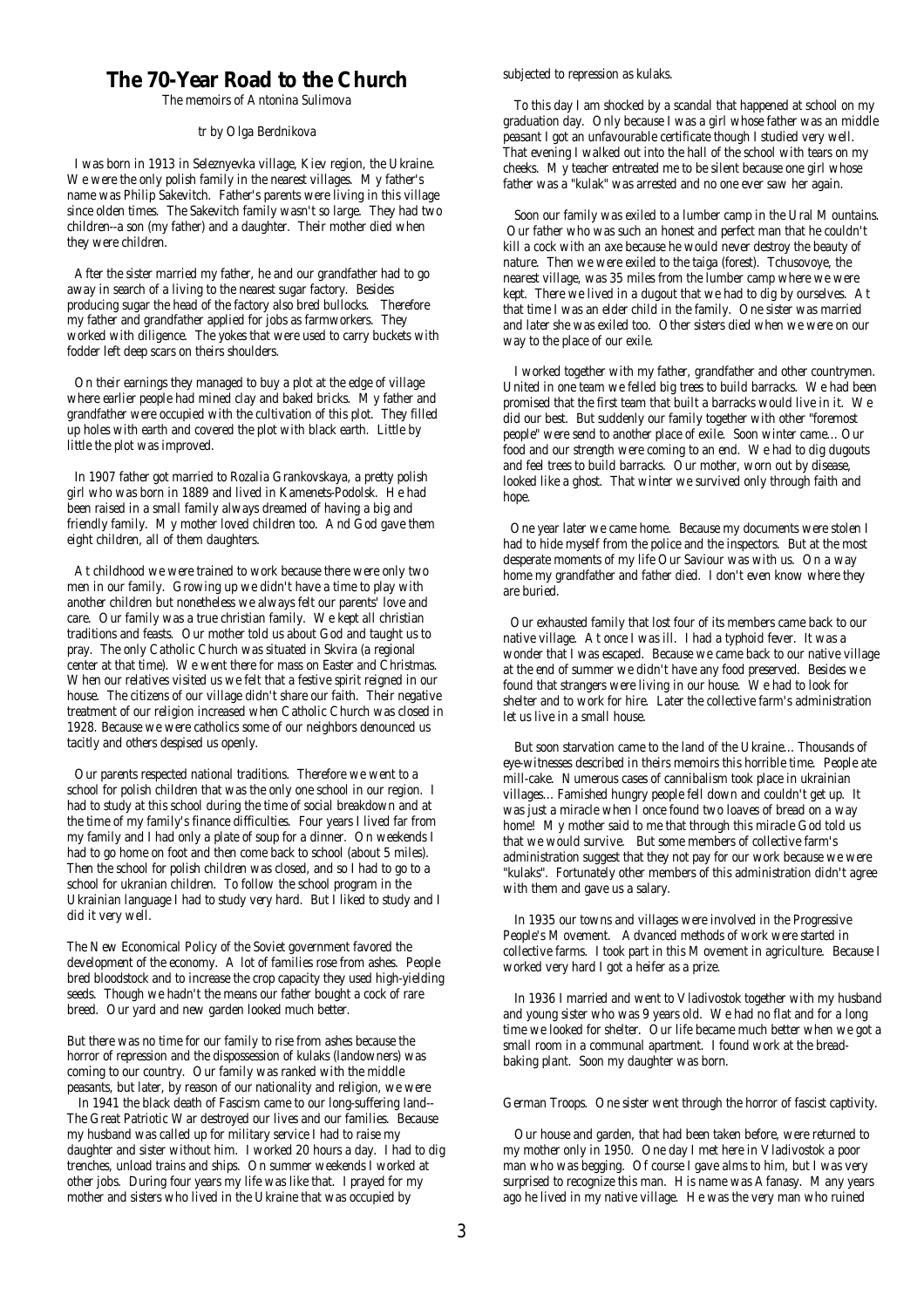my family. It's true that a man who won't confess his sins deserves God's punishment.

 I'm a very old woman. My sisters have already died. All my life I prayed to God but I couldn't hope to find a way to Church. When the Most Holy Mother of God Catholic Church was renewed in Vladivostok I couldn't come to the Church by the reason of my health's state. But I always knew that God wouldn't let me die until I could confess my sins and take the Holy Sacrament. On the 27 of January, 1998, I again saw a catholic priest. It's very hard for me to describe all my feelings that filled my heart. I was very glad to find God again. I very much appreciate Father Myron for his care. His visits make me stronger. I appreciate Lilia Silina, the CARITAS Parish Director, for the charitable work she is doing on my behalf. I pray for you as far as possible.

God bless you. Antonina Sulimova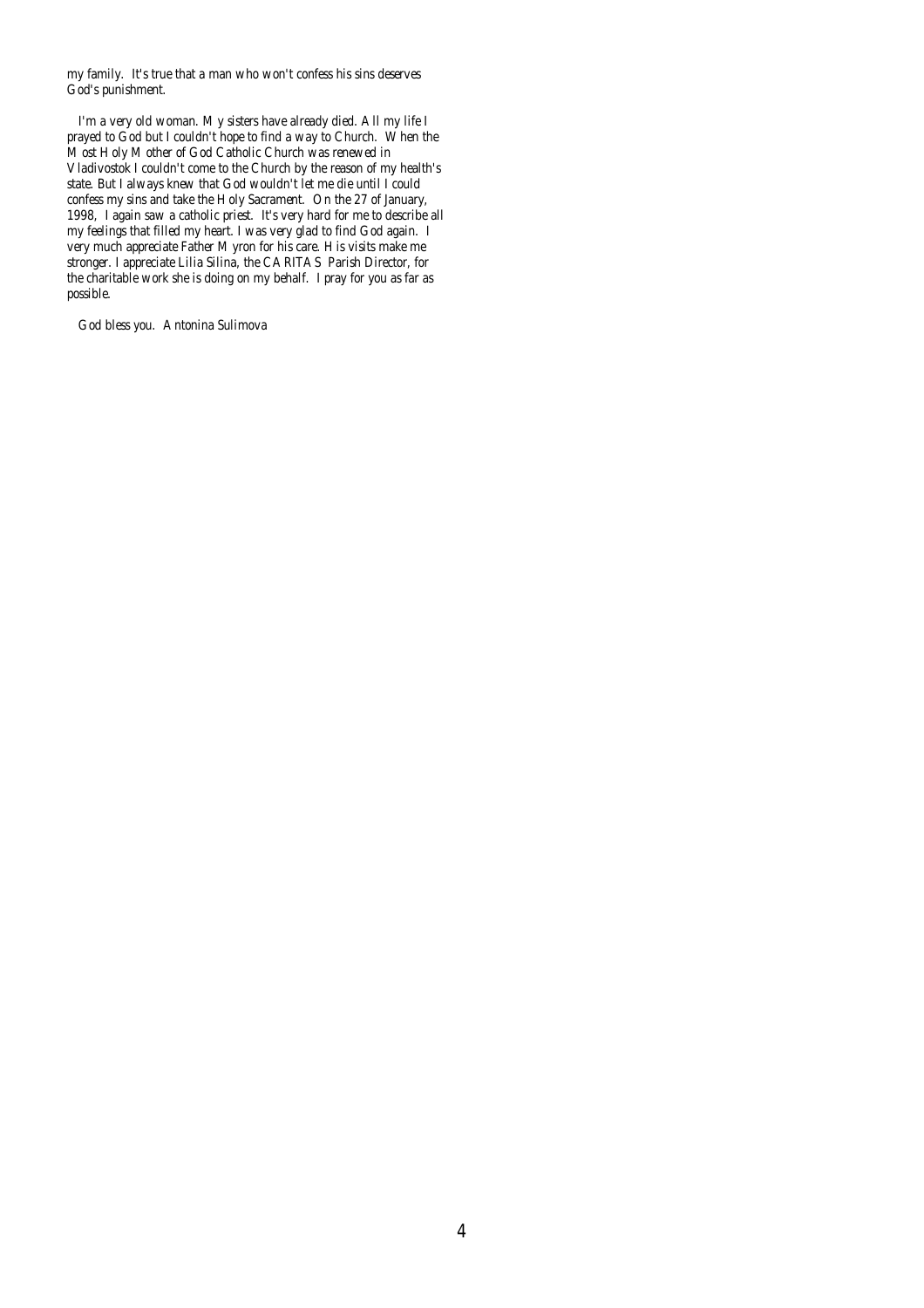# **Your Donation**

 If you like, you can specify how your donation to Vladivostok Mission will be used, or you can use the following information to promote a grant from your parish or society:

Religious Needs:

- 1. Evangelization Programs
- 2. Children's Catechism Programs and Camps
- 3. Seminarians' Support
- 4. Priests' Support
- 5. Prayer Books, Bibles, Hymnals and Literature
- 6. Far Eastern Catholic Youth Conference

Physical Plant Needs:

- 1. Church Steeple Project
- 2. Repair of Church Facade, Brickwork
- 3. Home for Priests Project
- 4. Apartment for Parish in Arcenyev
- 5. Apartment for Parish in Romanovka
- 6. Apartment for Parish in Ussurisk

Humanitarian Needs:

- 1. Family Emergency Loan Fund
- 2. Meals on Wheels Fund
- 3. Adopt-a-Birth Fund
- 4. Women's Support Center Fund
- 5. Street Children's Fund
- 6. Prisoners Fund
- 7. CARITAS Center

8. Air Conditioner for Intensive Care Unit at Thousand-Bed General Hospital in Vladivostok

Here is an explanation of the various projects: Religious Needs:

1. Evangelization Programs. Donations support our "Catholic Faith by Mail" program, as well as financial support for our lay helpers who work with us in our parishes and evangelization programs. Hall rental for parishes which don't have their own premises.

2. Children's Catechism Programs and Camps. Supplies for the catechetical programs in each parish as well as training and travel expenses for teachers. Financial support for poor children so that they can attend our catechetical camps. Support for our catechetical holy day parties for children.

3. Seminarians' Support. Educational expenses for young men in our pre-seminary program, and travel expenses and spending money for seminarians.

4. Priests' Support. Personal expenses, food, clothing, shelter, and government expenses for our priests.

5. Prayer Books, Bibles, Hymnals and Literature. Purchase and distribution expenses. Translations and publication costs. Currently we are hoping to print books about Post-Abortion Syndrome and about the Jehovah's Witnesses, both of which we have already translated.

6. Far Eastern Catholic Youth Conference. Our annual evangelization and formation program for all the youth of our region, including chastity education, NFP, and vocations programs. Youth ministry.

### Physical Plant Needs:

1. Church Steeple Project. We must build steeples on the cathedral in Vladivostok. The bells were already donated by the Siberian Society of Poland.

2. Repair of Church Facade. After 70 years of neglect, the brickwork of our cathedral must be repaired and pointed. This is a very urgent project.

3. Home for Priests Project. Fr Dan and Fr Myron live in their offices--the only priests in our state. It takes a tole on their health, too. We want to build a proper rectory for them and the seminarians. Two foundations have already donated the land, so now we need building expenses.

4. Apartments for Parishes in Arcenyev, in Romanovka, and in Ussurisk. Parishes can't really effectively do their evangelical, catechetical, and humanitarian work without a place to do it. We usually try to buy at least an apartment for a parish as soon as its activities warrant a special place.

### Humanitarian Needs:

1. Family Emergency Loan Fund. Sometimes Russian families have a emergency situation, like death in the family or sudden illness. The family is capable of paying the expense over time, but there aren't banks which can loan them short term emergency funds. This would be the purpose of this Loan Fund.

2. Meals on Wheels Fund. For elderly, abandoned elderly, street children, and the homeless whom CARITAS helps regularly.

3. Adopt-a-Birth Fund. \$20 per birth to women who do not have the money to pay for the birth expenses of their child. We will report to you the name of the child and the birthdate so that your donation can be concrete.

4. Women's Support Center Fund. This is the crisis pregnancy center, which is expanding from one center to six centers in various cities.

5. Street Children's Fund. Food, clothing, and educational projects for children who have been arrested by the police and are being held in the Children's Temporary Shelter until their fate is decided by the courts.

6. Prisoners Fund. This fund is meant to provide a ticket home, especially for women prisoners having children who are released from prison. The government does not provide such tickets, nor any kind of rehabilitation services for ex-prisoners. The fund also provides evangelical materials and clothing for prisoners, and food and medicine for prisoners' infant children who live in the prison children's shelter. Some day, if there will be a larger donor, CARITAS hopes to open a prisoners' rehabilitation center, especially at the women's prisons. 7. CARITAS Center. In spite of all the activities of CARITAS, the organization does not have its own office or premises. We need a donor to donate a building for

CARITAS, where it could store humanitarian aid, have a used clothing shop and a dispensary for medicines.

8. Air Conditioner for Intensive Care Unit at Thousand-Bed General Hospital in Vladivostok. Even in the summer's heat with flies and mosquitoes the ICU at this largest hospital is not airconditioned. The result is increased infections, and extra load on the health of the patients who are fighting for their lives. In order to be sure that the airconditioning system would not be stolen--a constant problem in Russia is theft!--

CARITAS would retain ownership of the system and inspect it regularly for proper operation.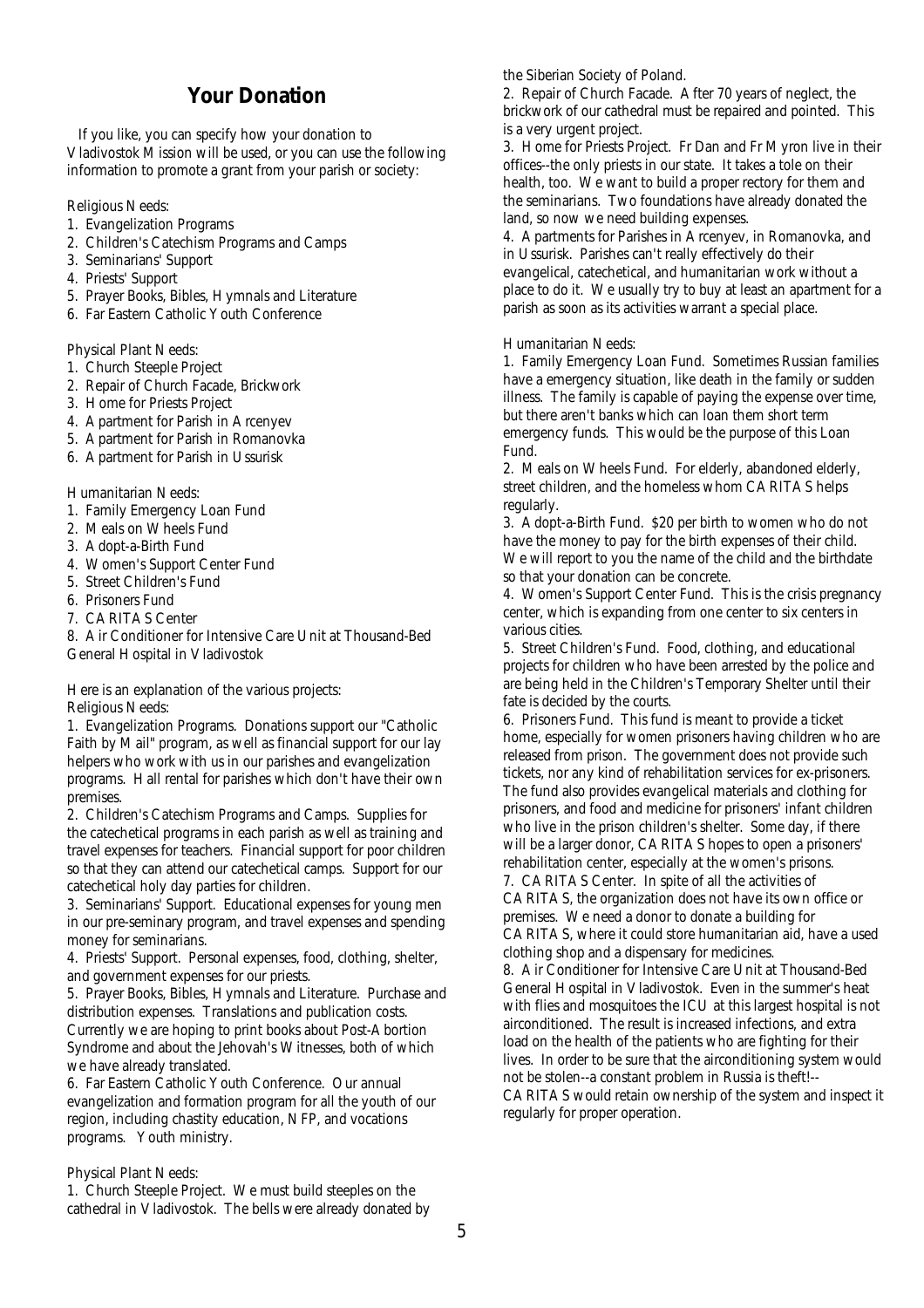### *Photo Captions:*

*Fr Michael Shields from Nativity Parish in Magadan, Russia, came to Vladivostok earlier to give talks and prepare us for the pilgrimage of the relics.* 

*The Solemn Entrance of the Relics at Sunday Mass, the reliquary being born on the shoulders of our parishioners. St Theresa, in addition to being one of the patrons of the missions of the Church, is also patronness of the Roman Catholic Church in Russia.* 

*Fr Michael giving the sermon before the relics. That statue of St Theresa The Little Flower which stands in front of the reliquary will be given as a gift to the new Parish of St Theresa of the Child Jesus in Petropavlovsk, Kamchatka. "Thank You!" to the unknown benefactor who gave it to us.* 

*Prayers of intercession after communion. Fr Dariush of the Third Order of St Francis from Moscow who accompanied the relics on their pilgrimage through Russia.* 

*The author's children and wife near the relics.* 

*After the intercessions the children came to the reliquary to be near their new heavenly friend.* 

*People wanted to be photographed with the relics--here parishioners from Romanovka with Sisters Rosario, Alicia, and Eugenia.* 

*After the Sunday Mass many parishioners kept a night vigil with prayers and songs until the Monday departure of the relics. After us, the relics went to Kazakhstan.* 

*Sunday Mass in Vladivostok in the Presence of the Relics of St Theresa of the Child Jesus--the Little Flower, May 2, 1999.* 

*Antonina Sulimova's family all of whom have now entered the Catholic Church. Daughter Lilia Shevchenko (middle left) with her husband Anatoly Shevchenko (middle right), granddaughter Svetlana Kostyousko with greatgranddaughter Katya (center), grandson Maxim Shevchenko who is on the Parish Economic Council (mid-right) and his wife Olga (front left).*